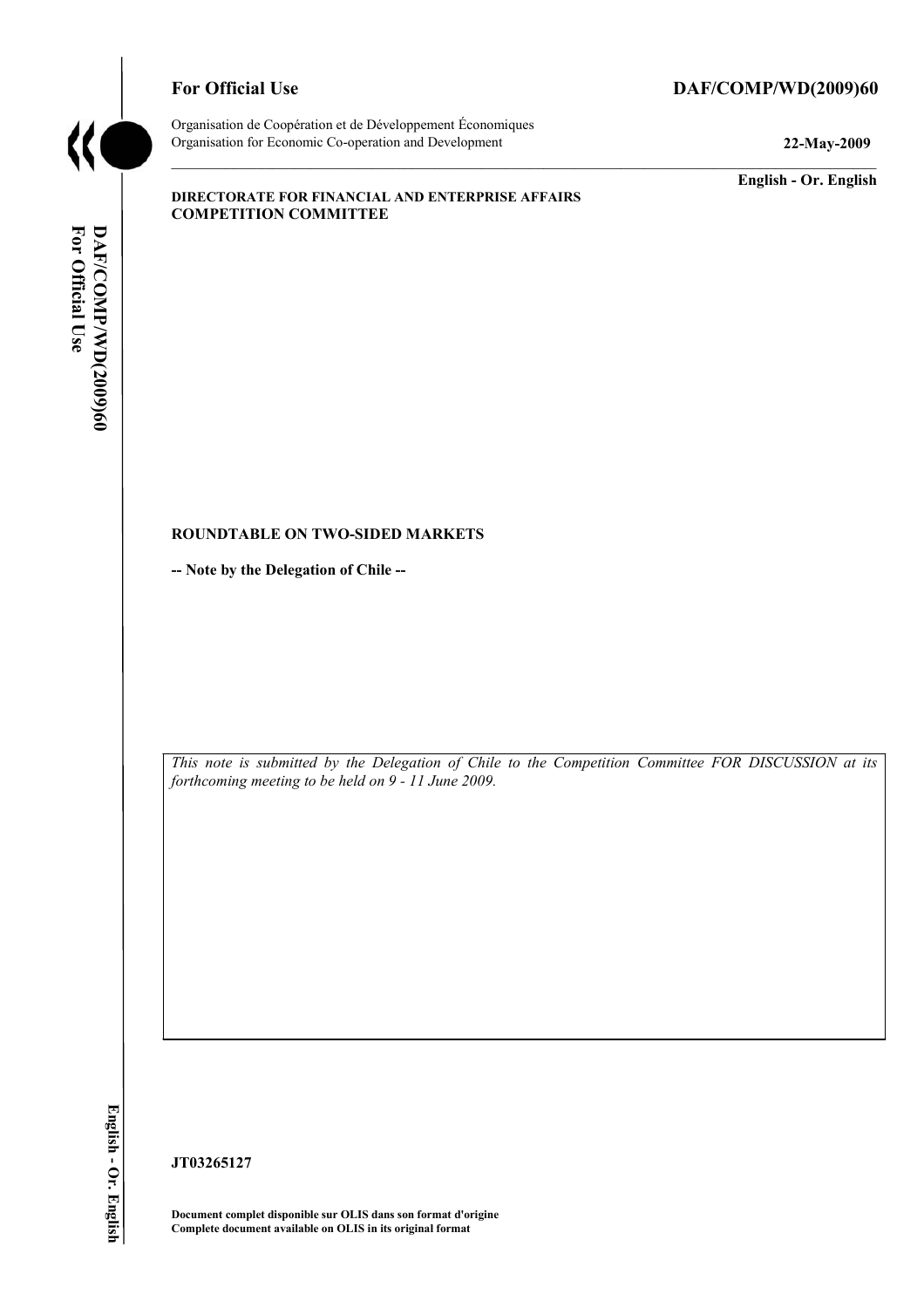## **TWO-SIDED MARKETS AND COMPETITION POLICY**

## **-- Contribution from Chile --**

# **1. Definition and some theoretical issues about two-sided markets**

## *1.1. What is a two-sided market and how can we determine this in practice?*

1. The initial stages of the theory of two-sided markets (2SMs) were closely related to the theories of network externalities and multi-product pricing. Products and services that bring together groups of users in networks are known as *platforms*, which provide infrastructure and/or rules that facilitate the groups' transactions and can take many different aspects. In some cases platforms can facilitate a transaction of products –as with cardholders and stores affiliated to a card-pay system, where the platform is physically the merchants' POS (point of sales or authorisation terminals)-, or of services, like shopping malls (stores on one side, potential customers on the other), newspapers (readers and advertisers), and supermarkets (providers and customers), among others.

2. As a result, 2SMs –also referred to as two-sided networks or broadly multi-sided markets-, are loosely defined as markets in which one or several platforms enable interactions between end-users. Since these interactions allow all user groups to benefit from trading, the platforms' owner(s) can define a proper charge scheme that might charge either or both sides.

3. The key issue of network externalities is that groups are linked together through the platform: neither of them would want to be there if it was not for the existence of the other side (cardholders value cards if they are accepted by stores; merchants value the access to more customers). In a 2SMs scheme, therefore, the platform's value to any given end-user depends on the number and size of users on the other side of the market. Because of network effects, then, successful platforms commonly enjoy increasing returns to scale, and so two-sided industries are sometimes dominated by a handful of large platforms. Even a single company could emerge getting hold of nearly the whole market, as does *Transbank* in the Chilean banking credit card-management industry.

4. Formally there is no single definition of 2SMs in the current literature<sup>1</sup>. Rochet and Tirole (2003) put forward the following definition: "*A market is two-sided if the platform can affect the volume of transactions by charging one side of the market more and reducing the price on the other side by an equal amount; in other words, the price structure matters.*" Due to the network externalities, in 2SMs the price structure is relevant and affects economic allocations.

# *1.2. Does it matter for antitrust analysis if a business has a 'two-sided markets' structure?*

5. It does indeed. 2SMs differ from other markets in a fundamental way: Platforms having different groups of end-users (on each side) incur in costs while furnishing both groups and can collect revenues from each, so the goal is to maximise their joint net benefit. Given that end-users are related to each other

|<br>|<br>|

See, for instance, Rochet and Tirole (2003, 2005), Evans (2003), Caillaud and Jullien (2003), Wright (2004) and Armstrong (2005).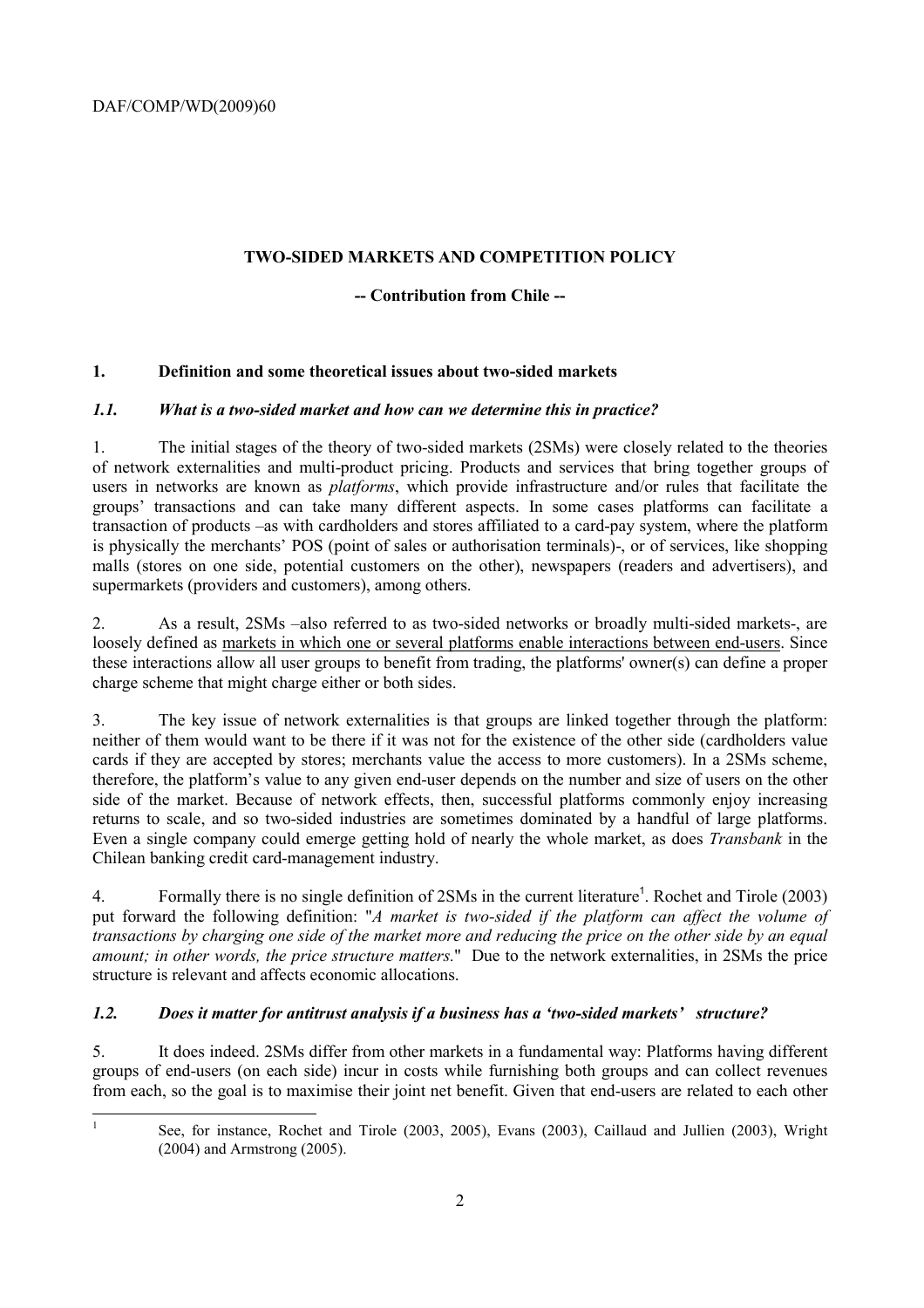### DAF/COMP/WD(2009)60

(by the network effect), and in order to define a profitable charge scheme, the platform owner must consider how an increase in the price charged to one group affects the others' willingness to be 'on board'. In this way the profit-maximising price for each side depends on (i) the price for the other side, (ii) the indirect network effects between the two sides and (iii) the costs on both sides. This explains why when facing platforms and 2SMs structure, usually one side of the market subsidises the other side, which might end up paying a price below marginal cost. As a consequence, the standard measures of competition for one-sided market –as, for instance, the Lerner Index for mark-ups, the consumer's surplus analysis and the corresponding deadweight loss, or even the relevant market definition using the SSNIP test- get biased. According to the recent developments in economic theory, they should not then be used to examine how a 2SMs really works, because it does not encompass the networks externalities. The latter's magnitude and relevance depend on the externality's size (or the cross-effects among groups) and hence on how "twosided" the relevant businesses really are.

6. The economic literature also addresses this matter: As was pointed out by Evans (2003), because of demand interactions between the two sides of the market, *"market definition and market power analyses that focus on a single side will lead to analytical errors"*.

7. One key element when dealing with a 2SMs is to evaluate if network effects (i.e., links between the two sides) (a) really show up, and (b) limit the extent to which a price increase on either side is profitable. A further issue when defining markets in the presence of 2SMs refers to the SSNIP test. First, when a price is increased demand will decrease as in standard markets, but there may be additional effects as well, arising from the other side that may or may not decrease the profitability of the price increase, according to the type of the network externalities involved. In addition, the cost of a product is typically not an efficient benchmark: Even the price set in a "competitive market" is not necessarily efficient, and high individual mark-ups may not necessarily indicate market power.

8. There is no magical formula to include the missed cross-effect, despite there is an analytical one for the Lerner Index which considers prices charged and price-elasticity for both groups, with the strong assumption that these share the same marginal cost (quite similar to the algebraic answer to a mark-up measure for a multi-product firm offering related products). Mostly, though, real world cases are more complex. Accordingly, the antitrust analysis should focus on platforms strategies' competitive effects rather than precise market definition or measures.

### **2. The Chilean competition system's experience with two-sided markets**

9. Competition law in Chile underwent a major reform during 2004 when its Competition Act (DL 211) was subject to one of its most significant amendments. Its dual system considers, on the one hand, the competition agency (*Fiscalía Nacional Económica*, FNE), which is in charge of enforcing economic competition in domestic markets, being responsible for investigating any act which tends to restrict or hinder competition and, when necessary, submitting complaints to the decisional body. On the other hand, the Competition Tribunal (*Tribunal de Defensa de la Libre Competencia*, TDLC) is the decisional body, a highly specialised court, judiciary in nature, integrated by five expert judges  $-3$  lawyers and 2 economists-, altogether autonomous from the government.

10. Since May 2004, 187 contentious causes have been submitted to the TDLC, not only by the FNE, but also by direct private complainants-, and 83 rulings have been issued. A quick overview shows that about 10 cases may have 2SMs implications, yet only one has been explicitly addressed to as such: *FNE* **v/s**  *Transbank* (Ruling N° 29/2005), on credit-card management industry.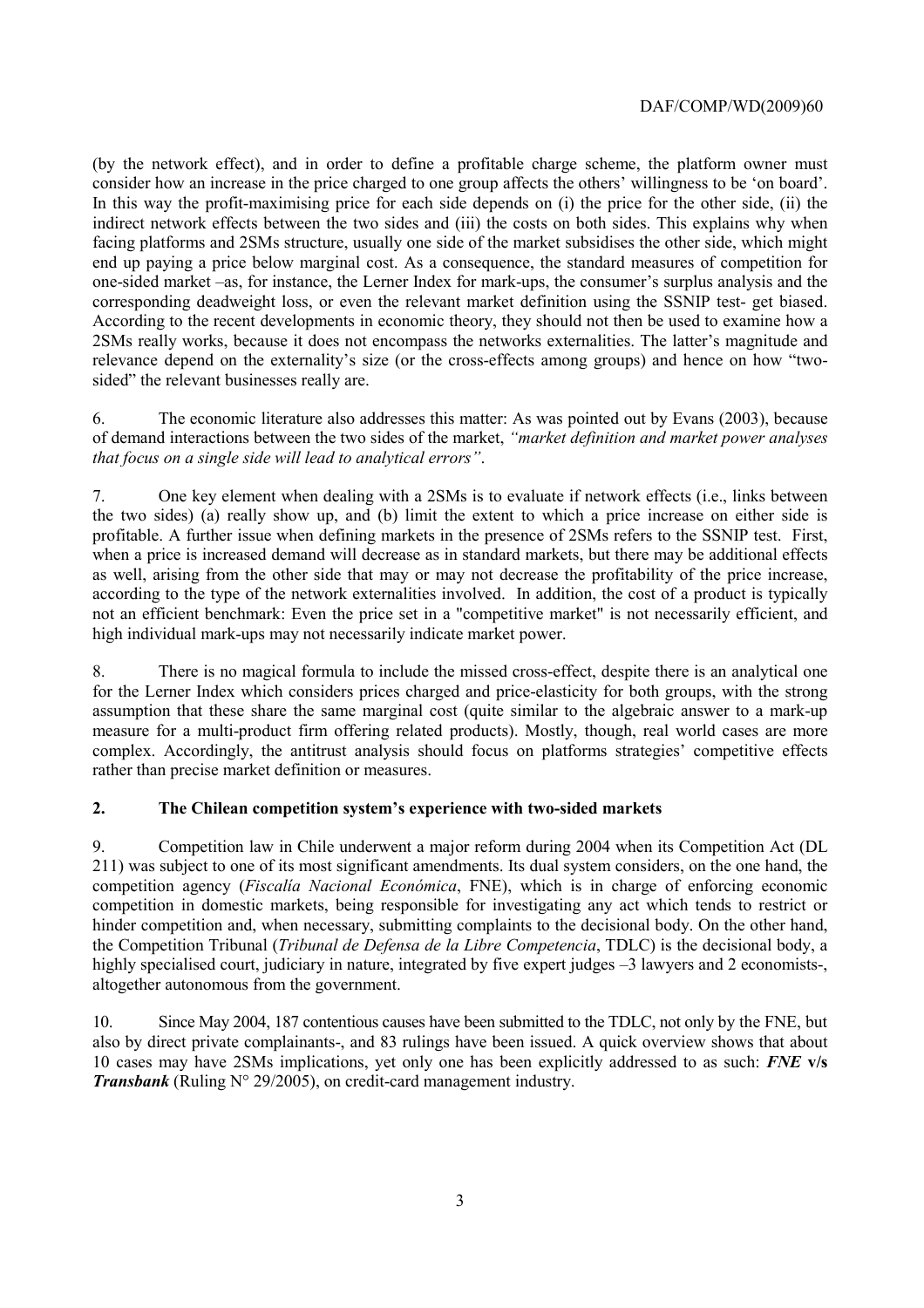## DAF/COMP/WD(2009)60

11. The TDLC has also issued 6 decisions in non-contentious procedures referred to merger and acquisition consultations<sup>2</sup>, where at least 2 related industries with 2S platforms, namely, Metropolis *Intercom - VTR* (Decision N°1/2004), on the Paid TV services, and *BellSouth – Telefónica Móviles*  (Decision N°2/2005), on the mobile phone industry. Although in these two rulings no explicit approach was adopted on 2SMs, the TDLC performed in both cases an exhaustive analysis of the direct and related markets affected by the operation.

## **3. Case review: Banking credit card-management:** *FNE v/s Transbank*

# *3.1. Background – Key facts*

*12. Transbank* is a firm owned by the banking institutions of Chile. It operates a network of more than 60 thousand affiliated merchants, an ever increasing number in response to a recent promotion of banking services affiliating merchants in regions, focusing on medium and low-medium income people.

13. Established in 1986 as a support vehicle of banks, *Transbank* started managing the *Visa* credit card and affiliating commerce willing to accept card payments. After several consolidating stages – including M&A operations with similar platforms and with its computer facilities' supplier- at present *Transbank* manages all banking credit cards issued in the country (*Visa*, *Mastercard*, *Magna*, *American Express* and *Diners Club*) as well as debit cards (same card used to accessing the banking ATM network), with national and international coverage (*Electrón* and *Maestro*), and also 'Webpay', the Internet payment service. Additionally, *Transbank* supplies the acquiring and operating services for cards issued by some large retailers.

# *3.2. Decision N° 1270/2003 and Ruling N° 29/2005*

14. As a platform administrator for credit cards, during 2001 and 2002 *Transbank* was the sole supplier to the commercial stores accepting payment cards, and of computer facilities and operating terminals for its business. It was accused of abusing of this position by imposing a discriminatory pricing structure to card issuers and predatory and discriminatory prices to stores that accepted bank-issued cards.

15. The trial began before the former Antitrust Commission *'Comisión Preventiva Central'*, and ended before the TDLC. The final ruling includes a partial settlement between FNE and *Transbank*, which provided for the reduction of operational fees on debit and credit cards and established a self-regulation scheme (*Plan de Autorregulación, PAR*) to be periodically overseen by the FNE. It also provided some measures on the access of commerce to terminals and related services. Finally, the TDLC imposed the firm a fine of approximately US\$60.000 for its discriminatory conduct consisting in returning an amount of money based on transactions made only to their shareholders and which did not benefit non shareholders issuers.

16. The PAR self-regulation scheme, approved by the TDLC, was the way to ensure that the different charges made to both the merchant side (*merchant discount)* and affiliated card issuers were not abusive.

 $\overline{2}$ 2 The Chilean Competition Act provides for voluntary merger consultation before the TDLC, through the public procedure established in its article 31. Those consultations are treated as non contentious causes by the TDLC. The law does not provide for mandatory pre-merger notification, except for certain firms and markets established by decisions of the TDLC and the former Antitrust Commissions (the predecessor of the TDLC). After a voluntary consultation has been filed, transaction through a contentious procedure cannot be challenged. Finally, under article 38 of the Freedom of Opinion and Speech Act (Law 19.733), enacted in 2001, media industry undertakings require a post-merger notification to the Competition Court (subsection 1). The same provision establishes that TV and Radio undertakings require previous approval from the Competition Court (subsection 2).